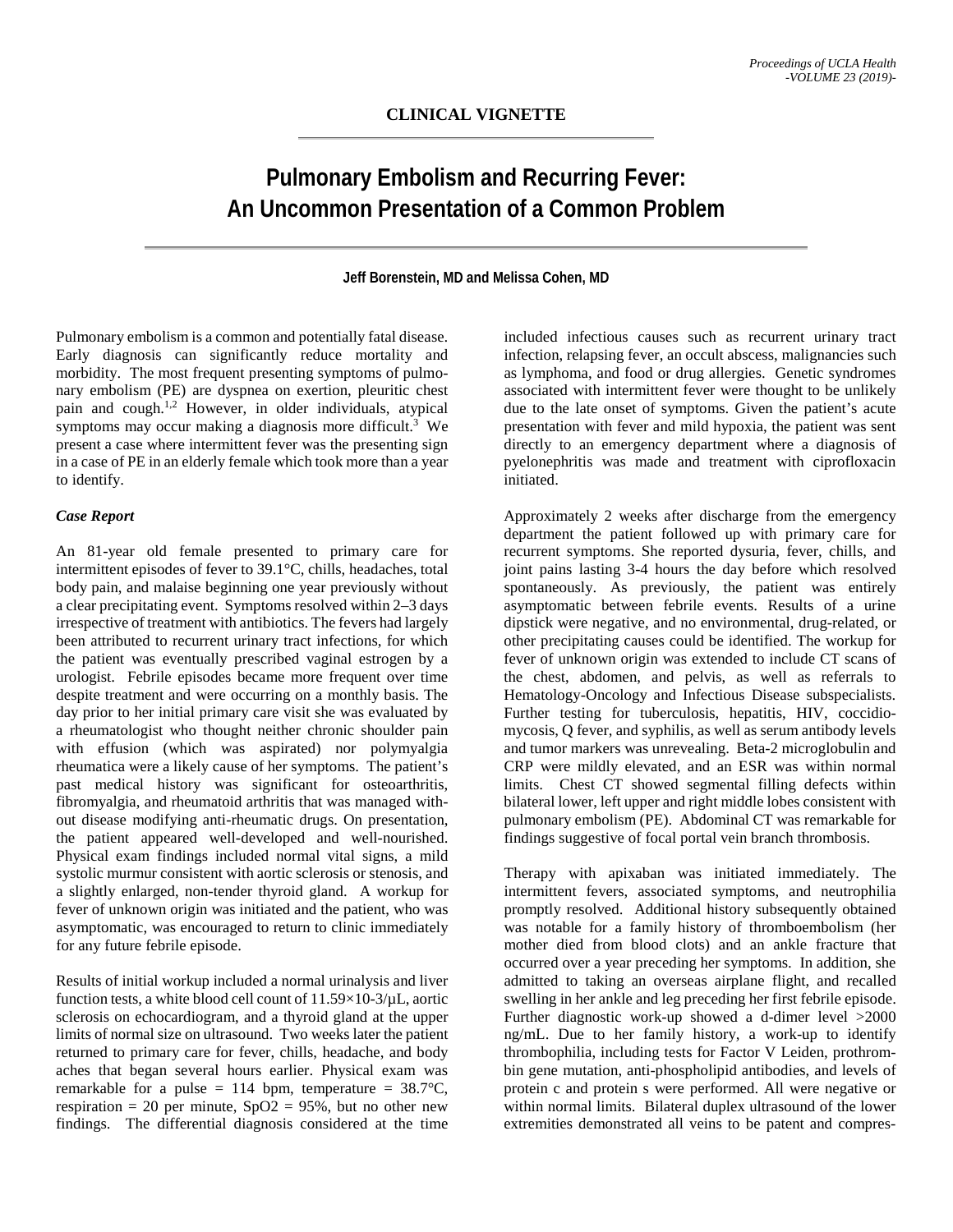sible without any evidence of thrombosis. Transthoracic echocardiogram showed no significant valvular disease, intracardiac clot or atrial enlargement, a normal ejection fraction, and mild concentric left ventricular hypertrophy. Because of her intermittent leukocytosis, a heme sequencing panel was sent to rule out an underlying myeloproliferative disorder and was also negative.

### *Discussion*

While the vast majority of pulmonary emboli are believed to originate in the deep veins of the body, fewer than 30 percent of individuals who experience PE have symptoms of DVT. Instead, the most common symptoms are shortness of breath on exertion, pleuritic chest pain and cough. Researchers have found that in primary care a diagnostic delay of more than a week in the diagnosis of pulmonary embolism is common, and more likely to occur when classical PE symptoms are absent.<sup>4,5</sup>

Most recently in the Prospective Investigation of Pulmonary Embolism Diagnosis (PIOPED) study, a large study conducted by the National Heart Lung and Blood Institute of the National Institute of Health, fever without another cause was present in 14% of patients.<sup>6</sup> Fever has long been recognized as an accompanying sign of PE, with case reports published as early as 1937.7 In 1957, Israel and Goldstein a description of common clinical characteristics of 90 patients with PE, among whom 78.9% had fever.<sup>8</sup> They noted temperatures below 39.4°C in 90% of patients, as well as frequent response to anticoagulation. More recently, Saad and colleagues reported a case of saddle pulmonary embolism presenting with a temperature of 38°C which increased to 40°C over 4 days until a diagnosis of PE was made. <sup>9</sup> The patient defervesced after treatment with tissue plasminogen activator and anticoagulation was initiated.

Fever accompanying pulmonary embolism may also be associated with higher clot burden and morbidity. In a retrospective review of 241 patients with PE, those with fever within 1 week of a PE diagnosis compared to those without fever were more likely to have massive and sub-massive clots.10 In this study, the cohort with fever also had longer lengths of hospital stay and had higher rates of admission to intensive care and mechanical ventilation. In a multivariate model, inpatient mortality did not differ between the cohorts. However, in an international observational registry of people with acute deep venous thrombosis who subsequently developed PE, fever at presentation was associated with both higher overall mortality  $(5.8\%$  and 2.9% p < 0.001) and mortality attributed to PE (0.7%) and  $0.1\%$ , p= $0.005$ ).<sup>11</sup>

The pathophysiology of fever in PE is not well understood. It is suggested that a variety of mechanisms may be responsible such as infarction and tissue necrosis, hemorrhage, vascular inflammation, or atelectasis.<sup>12</sup> These changes may result in elevated leucocyte count, which is typically modest.<sup>13</sup> However, fever associated with PE most commonly results from a secondary cause such as malignancy or infection, these states

are typicallly associated with higher white blood cell counts than PE alone. $13,14$ 

This case is unique as in our review of the literature we did not find any reports of PE as a cause of intermittent fever. This case is also somewhat unusual because the patient's temperature was high  $( \geq 39^{\circ}C)$  and no other cause of fever, such as malignancy or infection, was identified. We speculate that her large clot burden at presentation was likely responsible for this. At the time of this report, the patient is doing well and tolerating apixiban twice daily with no return of fever, shortness of breath or subsequent symptoms.

### *Conclusion*

Diagnostic delay of pulmonary embolism is common in primary care, especially if classical PE symptoms are absent. Awareness of PE as a possible cause of a wide range of symptoms such as fever in the appropriate setting might help to avoid delayed diagnoses in the elderly. Reducing the time from presentation to establishing a diagnosis of PE can allow for prompt initiation of anticoagulation, and lower associated morbidity and the risk of mortality.

## **REFERENCES**

- 1. **Stein PD, Beemath A, Matta F, Weg JG, Yusen RD, Hales CA, Hull RD, Leeper KV Jr, Sostman HD, Tapson VF, Buckley JD, Gottschalk A, Goodman LR, Wakefied TW, Woodard PK**. Clinical characteristics of patients with acute pulmonary embolism: data from PIOPED II. *Am J Med*. 2007 Oct;120(10):871-9. PubMed PMID: 17904458; PubMed Central PMCID: PMC2071924.
- 2. **Stein PD, Saltzman HA, Weg JG**. Clinical characteristics of patients with acute pulmonary embolism. *Am J Cardiol*. 1991 Dec 15;68(17):1723-4. PubMed PMID: 1746481.
- 3. **Masotti L, Ray P, Righini M, Le Gal G, Antonelli F, Landini G, Cappelli R, Prisco D, Rottoli P**. Pulmonary embolism in the elderly: a review on clinical, instrumental and laboratory presentation. *Vasc Health Risk Manag*. 2008;4(3):629-36. Review. PubMed PMID: 18827912; PubMed Central PMCID: PMC2515422.
- 4. **Hendriksen JM, Koster-van Ree M, Morgenstern MJ, Oudega R, Schutgens RE, Moons KG, Geersing GJ**. Clinical characteristics associated with diagnostic delay of pulmonary embolism in primary care: a retrospective observational study. *BMJ Open*. 2017 Mar 9;7(3):e012789. doi: 10.1136/bmjopen-2016-012789. PubMed PMID: 28279993; PubMed Central PMCID: PMC5353317.
- 5. **Torres-Macho J, Mancebo-Plaza AB, Crespo-Giménez A, Sanz de Barros MR, Bibiano-Guillén C, Fallos-Martí R, Calderón-Parra J, de Miguel-Yanes JM**. Clinical features of patients inappropriately undiagnosed of pulmonary embolism. *Am J Emerg Med*. 2013 Dec;31(12):1646-50. doi: 10.1016/j.ajem.2013.08.037. Epub 2013 Sep 21. PubMed PMID: 24060320.